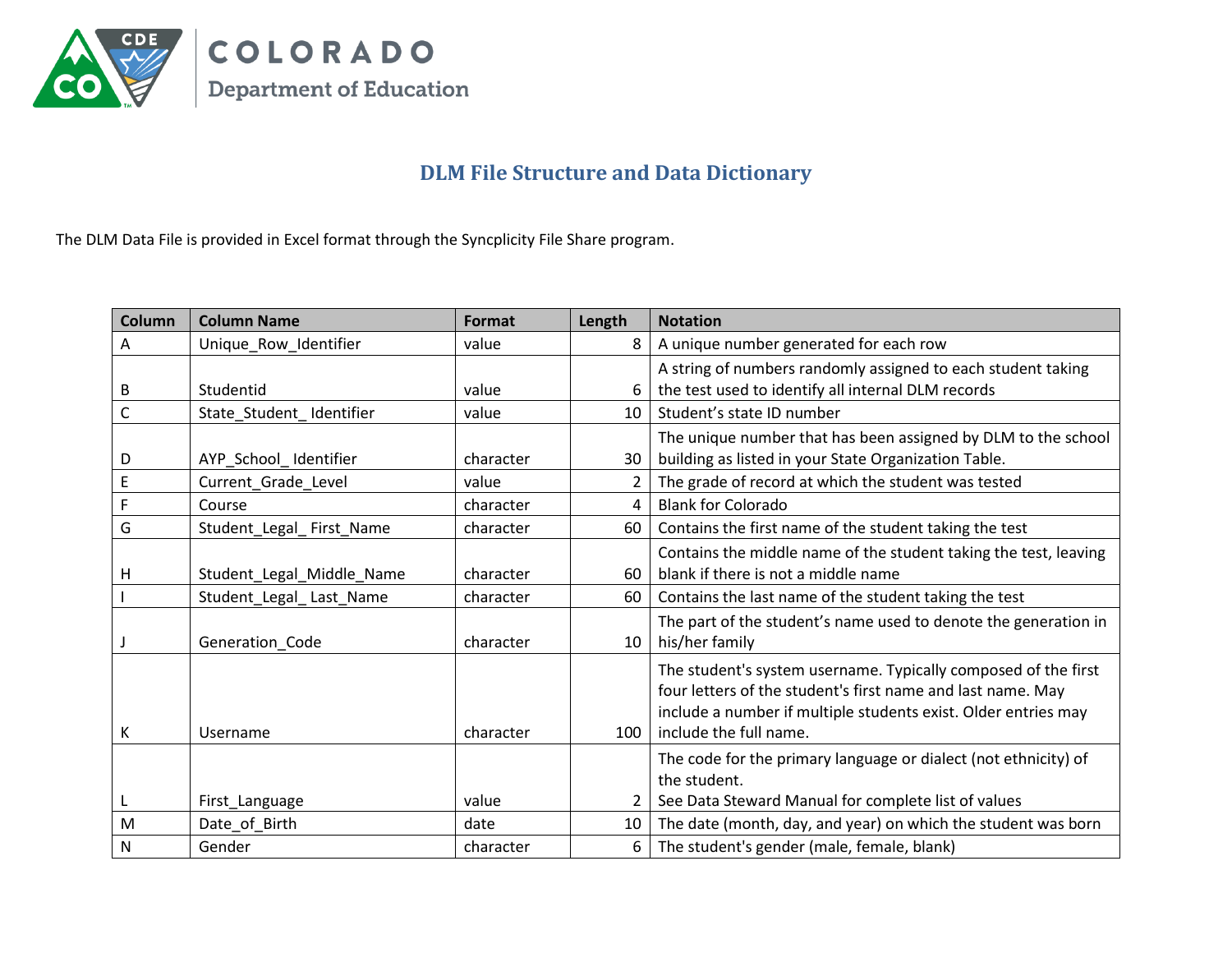| Column      | <b>Column Name</b>      | Format      | Length       | <b>Notation</b>                                                      |
|-------------|-------------------------|-------------|--------------|----------------------------------------------------------------------|
|             |                         |             |              | Race is represented by a single-digit number                         |
|             |                         |             |              | 1 White                                                              |
|             |                         |             |              | 2 African American                                                   |
|             |                         |             |              | 3 Hispanic                                                           |
|             |                         |             |              | 4 Asian                                                              |
|             |                         |             |              | 5 American Indian                                                    |
|             |                         |             |              | 6 Alaska Native                                                      |
|             |                         |             |              | 7 Two or More Races                                                  |
| $\circ$     | Comprehensive_Race      | value       | 1            | 8 Native Hawaiian or Pacific islander                                |
|             |                         |             |              | The code which reflects the individual's recognition of his or her   |
| P           | Hispanic_Ethnicity      | value       | $\mathbf{1}$ | Hispanic ethnicity background. (0,1,blank)                           |
|             |                         |             |              | Indicates the primary disability on a student's IEP. See Data        |
| Q           | Primary_Disability_Code | character   | 2            | Steward Manual for complete list of values                           |
|             |                         |             |              | The type of ESOL/bilingual program in which the student              |
|             |                         |             |              | participates. See Data Steward Manual for complete list of           |
| R           | ESOL_Participation_Code | value       | 1            | values                                                               |
|             |                         |             |              | The date on which the student enrolls and begins to receive          |
|             |                         |             |              | instructional services in a school. If the student should leave and  |
|             |                         |             |              | then re-enroll, this date should reflect the most recent             |
| S           | School Entry Date       | date        | 10           | enrollment date.                                                     |
|             |                         |             |              | The date (month, day, and year) on which the student enrolls         |
| $\mathsf T$ | District_Entry_Date     | date        | 10           | and begins to receive instructional services in a school district.   |
|             |                         |             |              | The date on which the student enrolls and begins to receive          |
|             |                         |             |              | instructional services in the state. If the student should leave the |
|             |                         |             |              | state and then re-enroll in school, this date should reflect the     |
| U           | State_Entry_Date        | date        | 10           | most recent enrollment date.                                         |
|             | Attendance_School_      |             |              | The building number (building numbers are typically four digits)     |
| V           | Program_Identifier      | character   | 10           | or other location identifier assigned by DLM.                        |
| W           | State                   | character   | 20           | Participating student's state                                        |
|             |                         | value or    |              | A string of numbers or a combination of numbers and characters       |
| x           | District_Code           | combination | 10           | assigned to a district for unique identifying purpose                |
| Υ           | District                | character   | 30           | The name of the district for the participating student               |
|             |                         | value or    |              | A string of numbers or a combination of numbers and characters       |
| Z           | School_Code             | combination | 10           | assigned to a school for distinguishing purpose                      |
| AA          | School                  | character   | 30           | The name of the school that participated the test                    |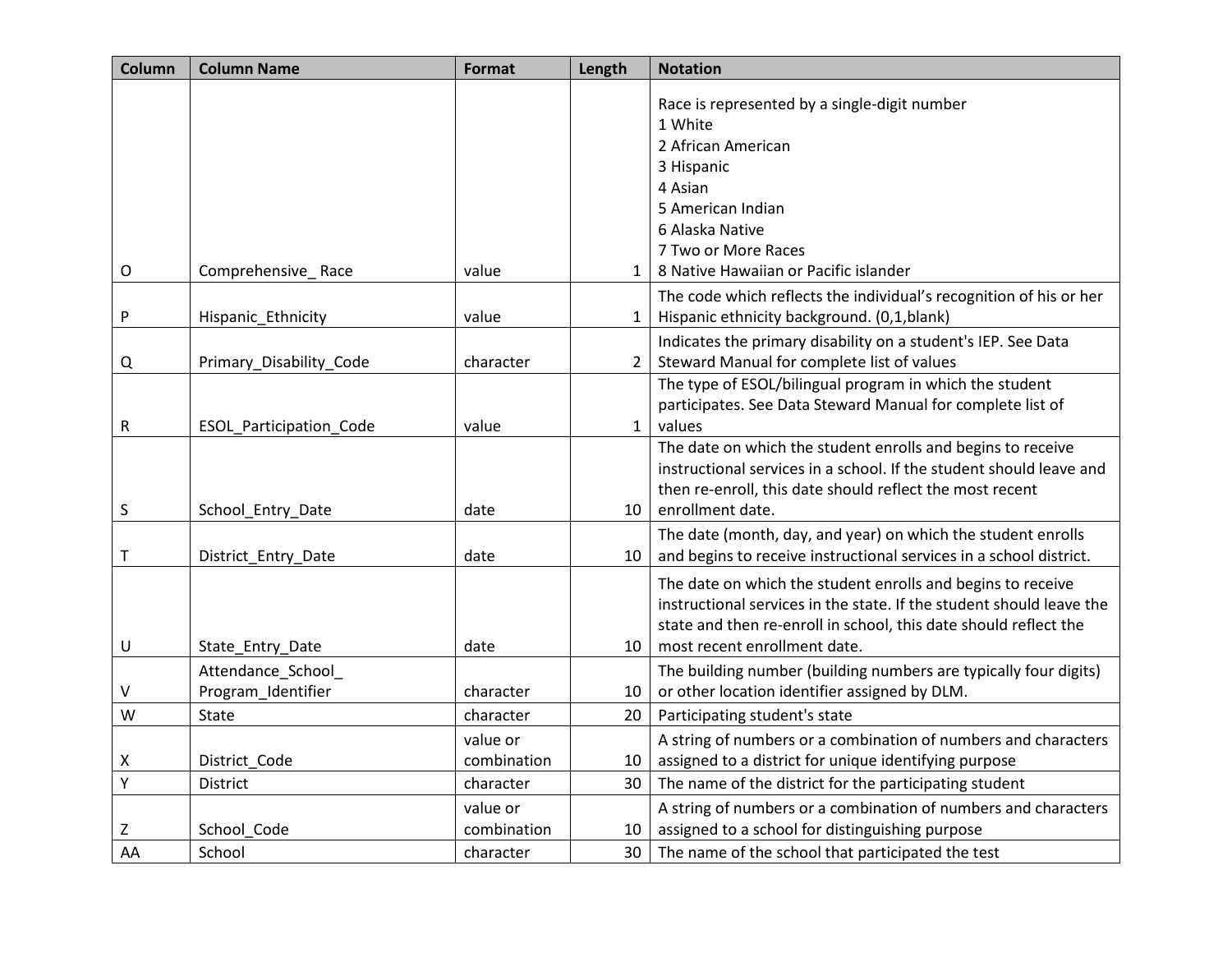| Column<br><b>Column Name</b>                               | Format     | Length          | <b>Notation</b>                                                                                                                       |
|------------------------------------------------------------|------------|-----------------|---------------------------------------------------------------------------------------------------------------------------------------|
|                                                            |            |                 | Contains the first name of the educator to whom the student is                                                                        |
| AB<br>Educator First Name                                  | character  | 40              | rostered.                                                                                                                             |
|                                                            |            |                 | Contains the last name of the educator to whom the student is                                                                         |
| AC<br>Educator_Last_Name                                   | character  | 40              | rostered.                                                                                                                             |
|                                                            |            |                 | The code associated with an Educator Portal user profile                                                                              |
|                                                            |            |                 | (typically the educator's e-mail address) for the student's                                                                           |
| AD<br>Educator_Username<br>AE<br>Unique Educator Identifer | character  | 254<br>no limit | teacher.                                                                                                                              |
|                                                            | value      |                 | The teacher's unique identifier, assigned by the state.                                                                               |
|                                                            |            |                 | The teacher's randomly generated identifier assigned by the KITE                                                                      |
| AF<br>KITE_Educator_Identifer                              | value      | 6               | system.                                                                                                                               |
|                                                            |            |                 | The student's final ELA complexity band, including expressive                                                                         |
| AG<br>Final ELA Band                                       | character  | 20              | communication, as determined by First Contact survey<br>The student's final mathematics complexity band, including                    |
|                                                            |            |                 | expressive communication, as determined by First Contact                                                                              |
| AH<br>Final_Math_Band                                      | character  | 20              | survey                                                                                                                                |
|                                                            | percentage |                 |                                                                                                                                       |
| SGP_ELA<br>Al                                              | value      | 3               | Blank for 2016                                                                                                                        |
|                                                            | percentage |                 |                                                                                                                                       |
| SGP Math<br>AJ                                             | value      | 3               | Blank for 2016                                                                                                                        |
|                                                            |            |                 | Student's final performance level descriptor for ELA (1 =                                                                             |
|                                                            |            |                 | emerging $2 =$ approaching the target, $3 =$ at target, $4 =$ advanced,                                                               |
| Performance_Level_ELA<br>AK                                | value      | $\mathbf{1}$    | $9 = not tested$                                                                                                                      |
|                                                            |            |                 |                                                                                                                                       |
|                                                            |            |                 | Student's final performance level descriptor for math (1 =<br>emerging $2 =$ approaching the target, $3 =$ at target, $4 =$ advanced, |
| Performance_Level_Math<br>AL                               | value      | $\mathbf{1}$    | $9 = not tested$                                                                                                                      |
|                                                            |            |                 |                                                                                                                                       |
|                                                            |            |                 |                                                                                                                                       |
|                                                            |            |                 | If value = 1, no score report is produced AND student is excluded                                                                     |
| AM<br>Invalidation Code                                    | value      | 1               | from aggregated reports.                                                                                                              |
|                                                            |            |                 | A column is included for each EE in the blueprint (255 total                                                                          |
|                                                            |            |                 | columns).                                                                                                                             |
|                                                            |            |                 | The value represents the highest linkage level the student                                                                            |
|                                                            |            |                 | mastered during the academic year<br>$0 =$ no evidence of mastery, $1 =$ initial precursor, $2 =$ distal                              |
| <b>Essential Element codes for ELA</b>                     |            |                 | precursor, $3 =$ proximal precursor, $4 =$ target, $5 =$ successor, $9 =$                                                             |
| and math<br>AN - KH                                        | value      | 1               | not assessed                                                                                                                          |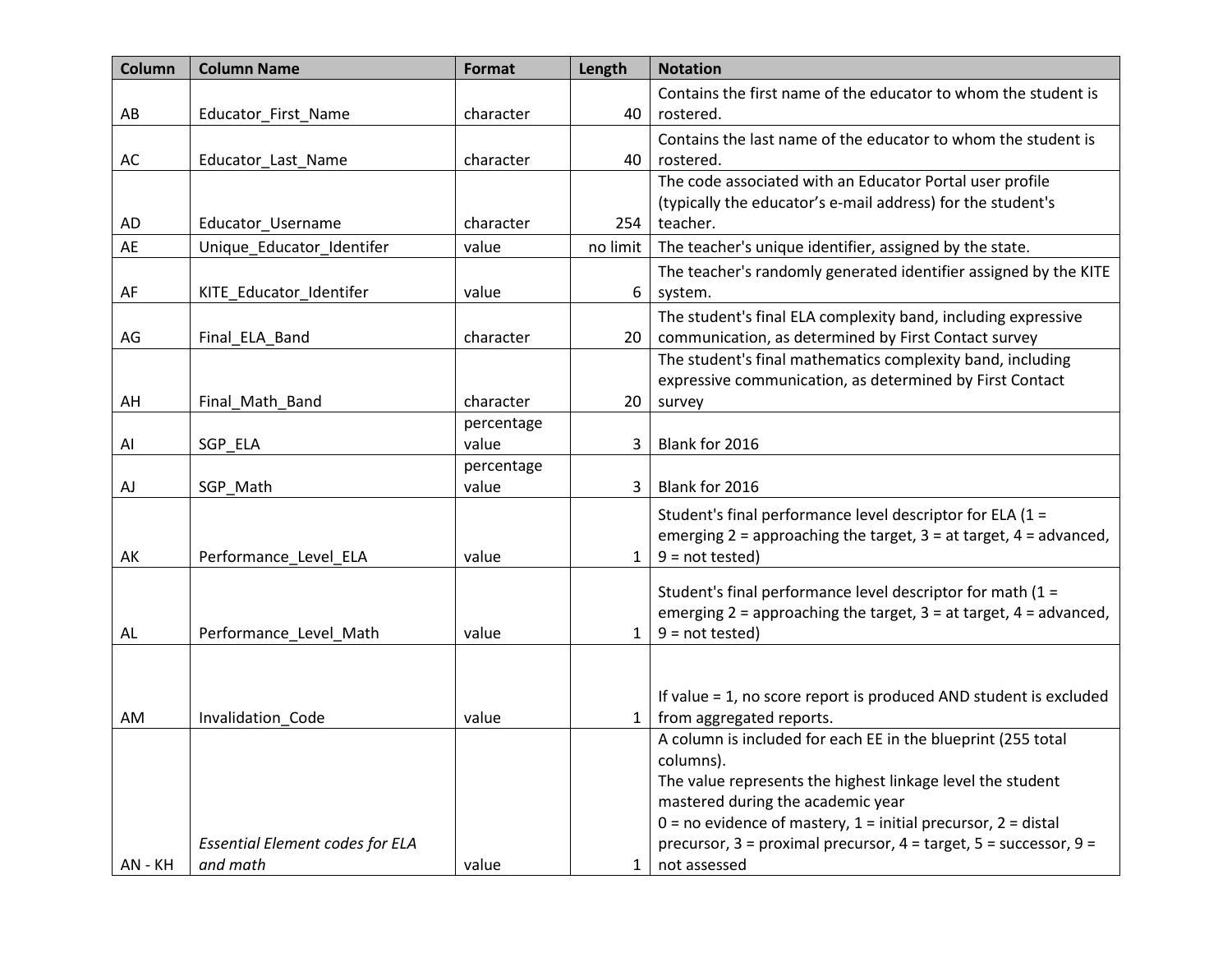| Column   | <b>Column Name</b>                                | Format | Length                           | <b>Notation</b>                                                                                                                                                                                                                                                                                                                                                                                                                                                                  |  |
|----------|---------------------------------------------------|--------|----------------------------------|----------------------------------------------------------------------------------------------------------------------------------------------------------------------------------------------------------------------------------------------------------------------------------------------------------------------------------------------------------------------------------------------------------------------------------------------------------------------------------|--|
|          | <b>State Use Fields</b>                           |        |                                  |                                                                                                                                                                                                                                                                                                                                                                                                                                                                                  |  |
| KI<br>KJ | INVALIDATION_CODES_ELA<br>INVALIDATION_CODES_MATH |        | 5 <sup>1</sup><br>5 <sub>1</sub> | 03454 - Medical Waiver*<br>13815 - Home Schooled For Assessed Subjects<br>13818 - Special Treatment Center (District Education Services)*<br>13820 - Parent Refusal<br>13824 - Homebound (District Education Services)*<br>13826 - Student Refusal<br>13831 - Other Reason For Nonparticipation (Took general<br>assessment)*<br>13832 - Left Testing (Interrupted/Not Completed)<br>13836 - Misadministration/Non-approved accommodation<br>09999 - Withdrew Before Completion* |  |
| KK       | FREE_REDUCED_LUNCH                                |        | $\overline{2}$                   | 00 Not Eligible<br>01 Free Lunch Eligible<br>02 Reduced Lunch Eligible                                                                                                                                                                                                                                                                                                                                                                                                           |  |
| KL       | <b>MIGRANT</b>                                    |        | $\mathbf{1}$                     | 0 <sub>No</sub><br>1 Yes                                                                                                                                                                                                                                                                                                                                                                                                                                                         |  |
| KM       | <b>HOMELESS</b>                                   |        | 1                                | 0 <sub>No</sub><br>1 Yes                                                                                                                                                                                                                                                                                                                                                                                                                                                         |  |
| KN       | LANGUAGE_PROFICIENCY                              |        | 1                                | 0 Not Applicable<br>1 NEP<br>2 LEP<br>3 FEP<br>4 PHLOTE<br>5 FELL                                                                                                                                                                                                                                                                                                                                                                                                                |  |
| KO       | CONTINUOUSLY_ENROLLED_CO                          |        | 1                                | 0 <sub>No</sub><br>1 Yes                                                                                                                                                                                                                                                                                                                                                                                                                                                         |  |
| KP       | CONTINUOUS IN DISTRICT                            |        | $1 \mid$                         | 0 <sub>No</sub><br>1 Yes                                                                                                                                                                                                                                                                                                                                                                                                                                                         |  |